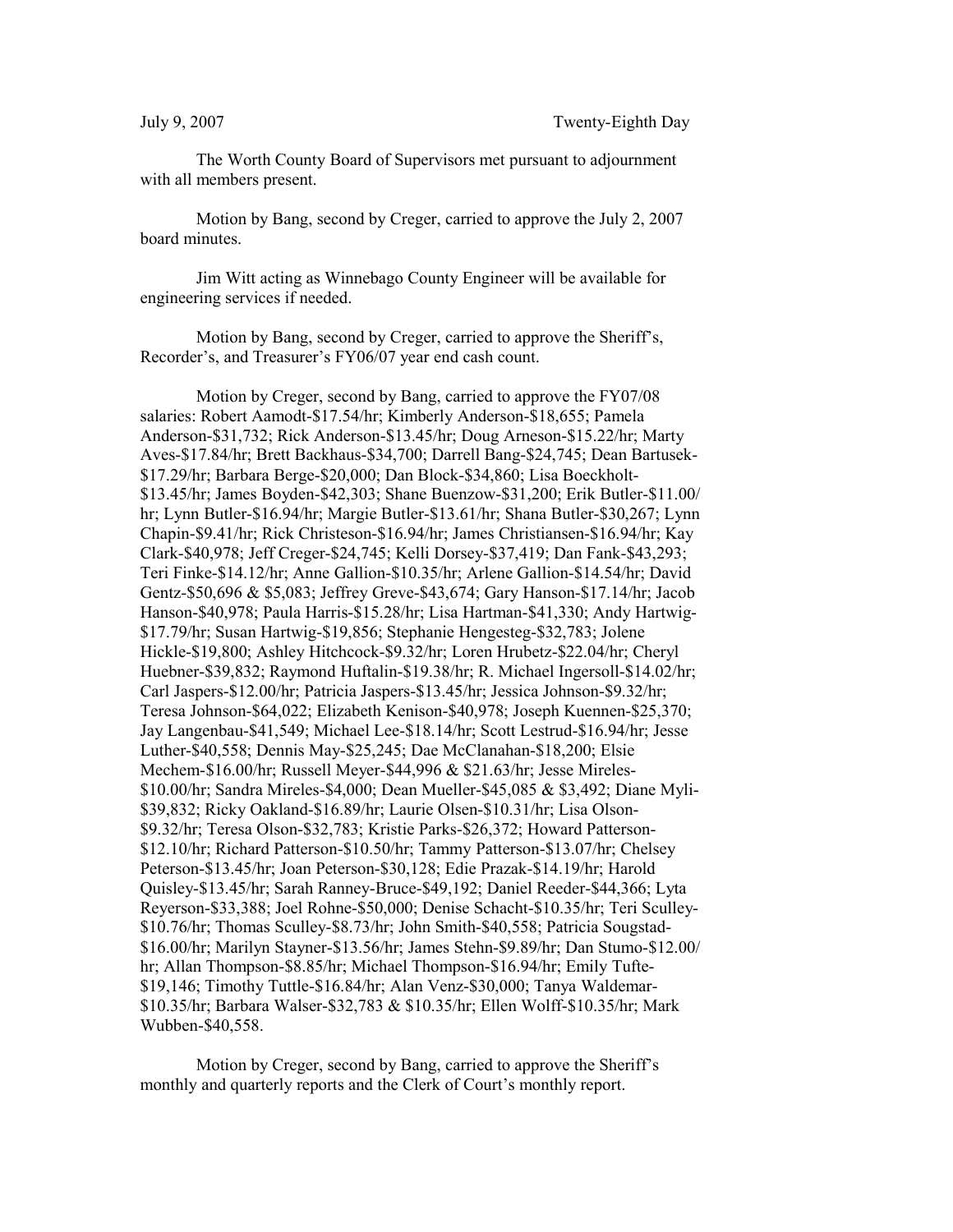Motion by Creger, second by Bang, carried to recess the regular board meeting.

Motion by Bang, second by Creger, carried to open the public hearing at 10:00 A.M. for the first reading of Ordinance #7/9/07 Amending the Zoning Ordinance of Hartland, Brookfield, and Danville Townships, Worth County, IA. Following the first reading of the ordinance, public comment was heard. Concerns were expressed regarding health, safety, & noise pollution. Glenn Sherburne of Lamonza, LLC addressed these concerns. Benefits to the community were also expressed regarding tourism, revenue, and possible other future development.

Motion by Creger, second by Bang, carried to close the public hearing at 10:40 A.M.

Motion by Bang, second by Creger, carried to reconvene the regular board meeting.

Motion by Bang, second by Creger, carried to waive the second and third readings of Ordinance #7/9/07 Amending the Zoning Ordinance of Hartland, Brookfield, and Danville Townships, Worth County, IA.

Motion by Bang, second by Creger to approve Ordinance #7/9/07 Amending the Zoning Ordinance of Hartland, Brookfield, and Danville Townships, Worth County, IA. Roll call vote: Yea – Bang, Creger, and May. Nay – None. Motion carried.

Motion by Creger, second by Bang, carried to approve the salary increase for Robert Aamodt to \$17.59/hr; Marty Aves to \$17.89/hr; and Andy Hartwig to \$17.84/hr.

| The following claims were approved:       |  |
|-------------------------------------------|--|
| A & I Auto Body, Tires-Eng2,511.40        |  |
|                                           |  |
| Alliant Energy, Service-Eng823.27         |  |
|                                           |  |
|                                           |  |
| Bancard Center, Exp-Dap3,388.58           |  |
| Berge Oil Company, Fuel-Eng29,080.95      |  |
| Best Impressions, Adv-Nur32.83            |  |
| Bestest Inc, Supplies-Shf175.00           |  |
| Brunsvold, Harold, Mileage-Plz11.89       |  |
| Carquest Auto Parts, Parts-Eng147.72      |  |
|                                           |  |
|                                           |  |
| Central Disposal System, Serv-San6,575.00 |  |
| Cerro Gordo Co Treas, Service-Mex1,647.00 |  |
|                                           |  |
| City of Manly, Service-Eng24.11           |  |
| City of Northwood, Service-Eng34.00       |  |
|                                           |  |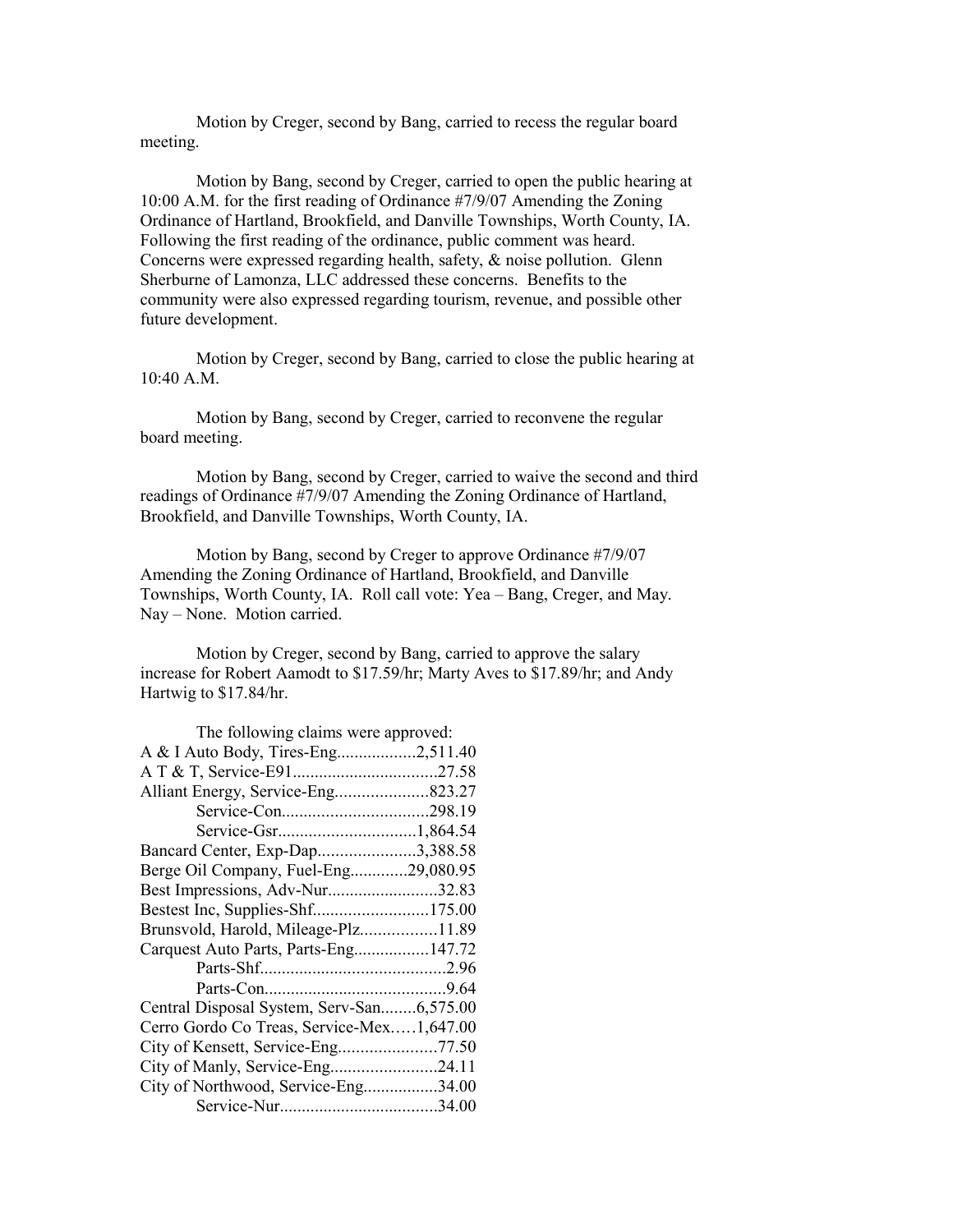| Cost Advisory Services, Service-Ndp2,875.00  |  |
|----------------------------------------------|--|
| Crisis Intervention Serv, Appr-Org750.00     |  |
| Dept of Human Services, Serv-Mha27,503.97    |  |
| Diamond Mowers Inc, Equip-Con5,000.00        |  |
| Elderbridge Agency, Appr-Org2,144.50         |  |
| Electronic Engineering, Service-Ema15.00     |  |
|                                              |  |
| Electronic Specialties, Service-Eng110.00    |  |
| Electronic Transactions, Service-Mha1,163.00 |  |
|                                              |  |
| Emmet Co P H, I-4 Grant-Nur449.39            |  |
| Fallgatter's Market, Supplies-Ema28.67       |  |
| Fertile Public Library, Appr-Lib6,250.00     |  |
|                                              |  |
| Galls Incorporated, Uniforms-Shf38.98        |  |
| Grafton Public Library, Appr-Lib6,250.00     |  |
| Greens Keepers Lawn, Mowing-Con1,225.00      |  |
| Hanson Tire Service Inc, Tires-Eng3,341.86   |  |
| Hendrikson, Joy, Exp-Wec386.51               |  |
| Hengesteg, Clair, Mileage-Plz7.79            |  |
| Heritage Residence of Co, Serv-Mha260.12     |  |
| Huber Supply Co, Supplies-Eng59.40           |  |
| Humane Society of No IA, Appr-Org500.00      |  |
| IA Workforce Development, Ins-Ins546.96      |  |
| Idda Treasurer, Dues-Gsr3,000.00             |  |
| Ios Office Solutions, Supplies-Eng71.99      |  |
| Iowa County Atty's Assoc, Conf-Att270.00     |  |
| Iowa Department of Natur, Permit-Con25.00    |  |
| Iowa Dept of Human Serv, Serv-Mha1,722.65    |  |
|                                              |  |
|                                              |  |
| Joice Public Library, Appr-Lib6,250.00       |  |
| Kensett Public Library, Appr-Lib6,250.00     |  |
| Kinney Memorial Library, Appr-Lib6,250.00    |  |
| L R Falk Const Co, Rock-Eng2,519.86          |  |
| Lake Mills Graphic Inc, Supplies-Shf36.00    |  |
| Lawyer, Ted, Mileage-Plz12.71                |  |
|                                              |  |
|                                              |  |
| Manly Public Library, Apr-Lib6,250.00        |  |
| Manly Senior Citizens In, Appr-Org1,000.00   |  |
| Marquart Concrete Prod, Sealer-Con64.52      |  |
| Martin Bros Dist Co. Inc, Supplies-Gsr348.91 |  |
| Mason City Overhead, Service-Eng196.40       |  |
|                                              |  |
|                                              |  |
|                                              |  |
| Midwest Wheel Companies, Parts-Eng7.44       |  |
|                                              |  |